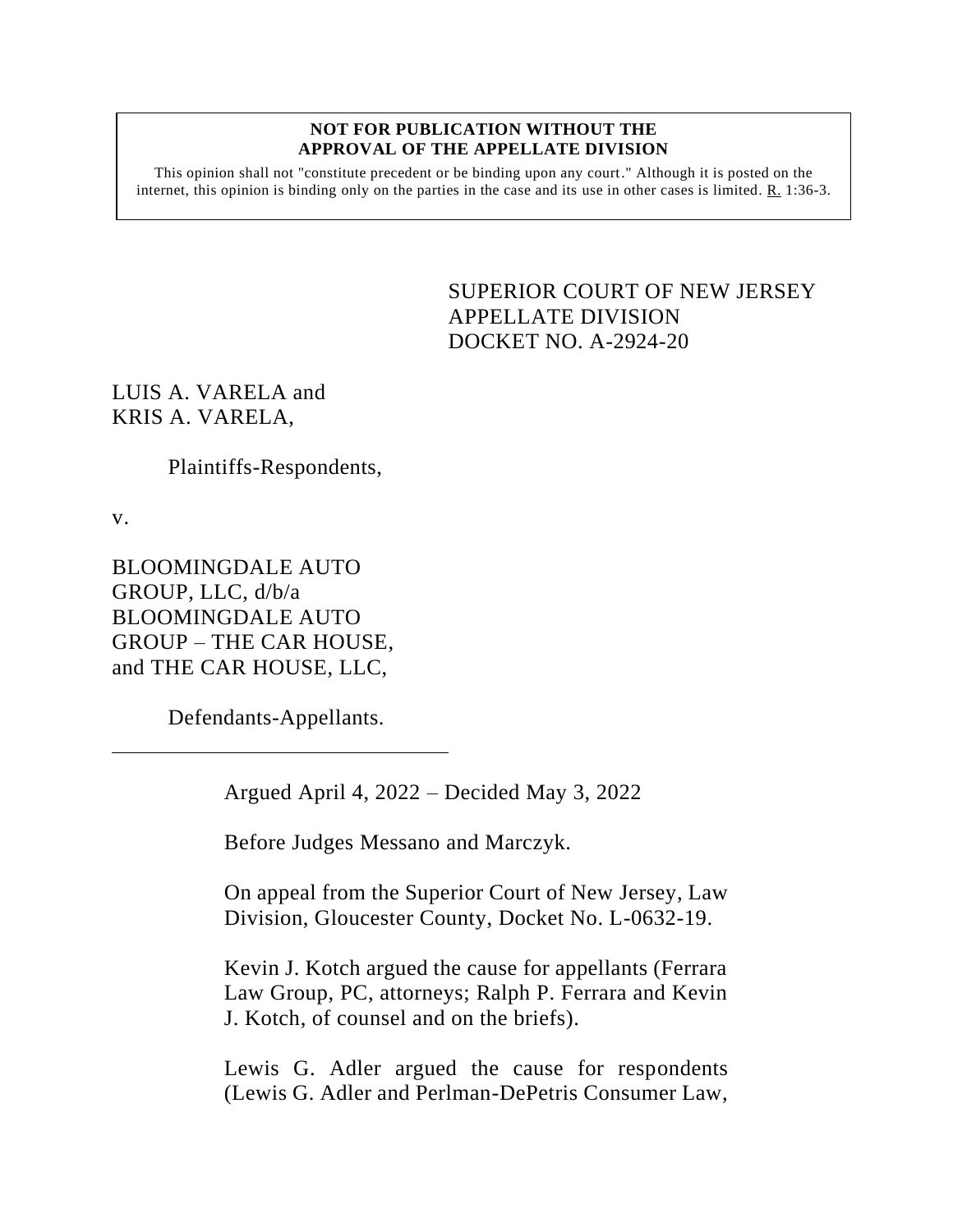attorneys; Lewis G. Adler, Lee M. Perlman, and Paul DePetris, on the brief).

## PER CURIAM

Defendants, Bloomingdale Auto Group, LLC, and the Car House, LLC, appeal from the trial court's denial of their motion to vacate a default judgment. This case arises from plaintiffs, Luis and Kris Varela's, purchase of an automobile. Plaintiffs contend defendants misrepresented the vehicle had no prior accidents. Defendants failed to answer the complaint, and the trial court subsequently entered default judgment and trebled plaintiffs' damages, based on the purchase price of the vehicle, without a proof hearing. Following our review of the record and the applicable legal principles, we affirm in part, reverse in part, and remand for a proof hearing as to damages.

I.

We derive the following facts and procedural history from the record. Plaintiffs filed a complaint on May 20, 2019. The primary claim advanced by plaintiffs was an alleged violation of the Consumer Fraud Act (CFA). Specifically, plaintiffs assert defendants failed to disclose the vehicle purchased had previously been involved in an accident. Defendants were served in June 2019, and the court entered default as to both defendants in September 2019. The amended final judgment by default was entered on January 15, 2020, for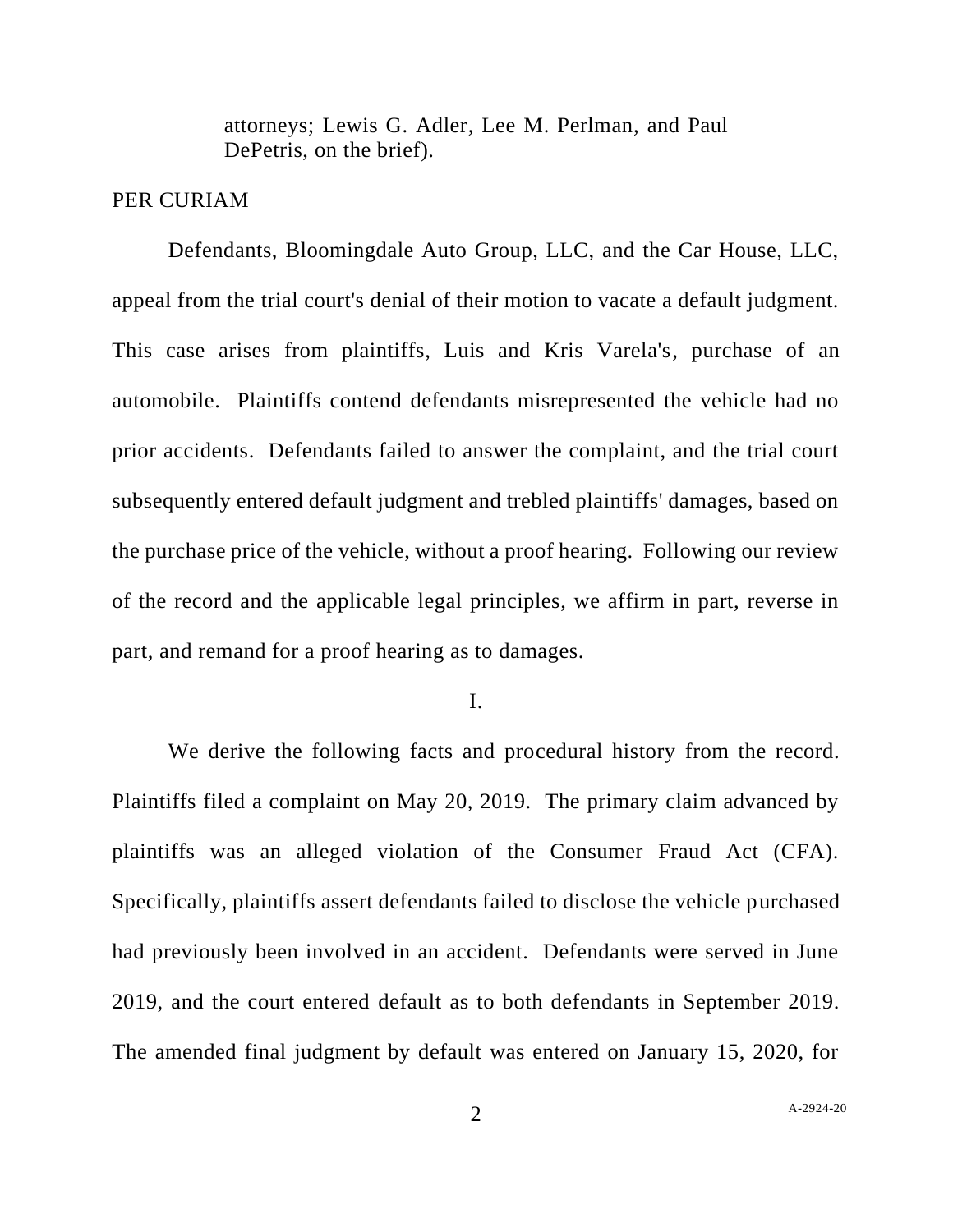\$84,604.80.<sup>1</sup> The trial court's opinion stated plaintiffs' losses are "similar to a book account and because the CFA requires the court to treble damages, judgment may be properly entered here without a proof hearing." While there is no specific analysis as to how the court arrived at the total damages, the decision appears to be based on a summary of damages set forth in plaintiffs' certification, which trebles the purchase price of the vehicle.

On January 27, 2020, defendants moved to vacate the default judgment. On February 28, 2020, the trial court denied the motion. The trial court determined defendants failed to demonstrate excusable neglect in failing to respond to the complaint. Additionally, the trial court found defendants failed to establish a meritorious defense because, pursuant to  $Rule 1:6-6$ , the attorney who submitted the certification did not have personal knowledge of the facts therein.

Almost a year later, on January 13, 2021, defendants unsuccessfully renewed their motion to vacate the default judgment. The trial court denied the motion because it was not filed within a reasonable time, and because defendants

<sup>&</sup>lt;sup>1</sup> The original default judgment was entered on December 20, 2019. However, the memorandum of decision attached to the order inadvertently referred to a stipulation of settlement, which did not exist. Plaintiffs filed a separate application to correct the record.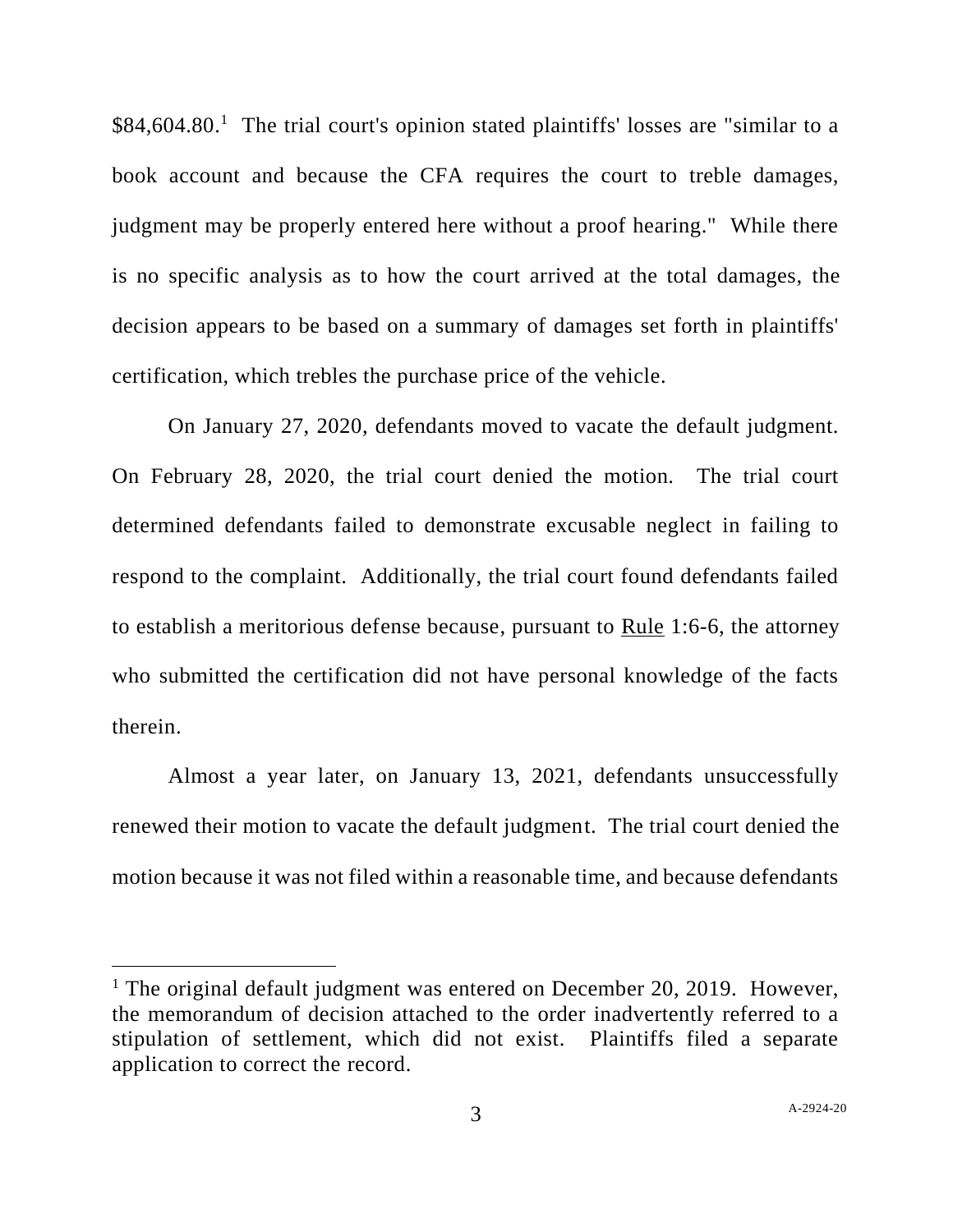failed to establish excusable neglect. The trial court subsequently denied defendants' motion for reconsideration on May 25, 2021.

#### II.

Defendants contend the trial court erred in failing to vacate the default judgment as their failure to answer the complaint was the result of excusable neglect pursuant to Rule 4:50-1(a). Defendants argue their owner was in Egypt as a result of his grandmother's death at the time the complaint was served. The office manager failed to follow protocols by not forwarding the complaint to defendants' attorney. When the owner returned in October 2019, he believed the complaint had already been forwarded to the attorney. It was not until a few months later the owner realized the attorney never received the complaint. At that point, the complaint was given to the attorney, and the motion to vacate the default judgment was filed.

After learning the motion was denied, the owner attempted to contact the attorney, but the attorney was away dealing with personal matters. The owner subsequently learned the attorney's office was closed due to the COVID pandemic. The office apparently remained closed until late 2020, and it was not until early 2021 that counsel filed a renewed motion to vacate default judgment. Defendants allege their attorney took responsibility for failing to file a timely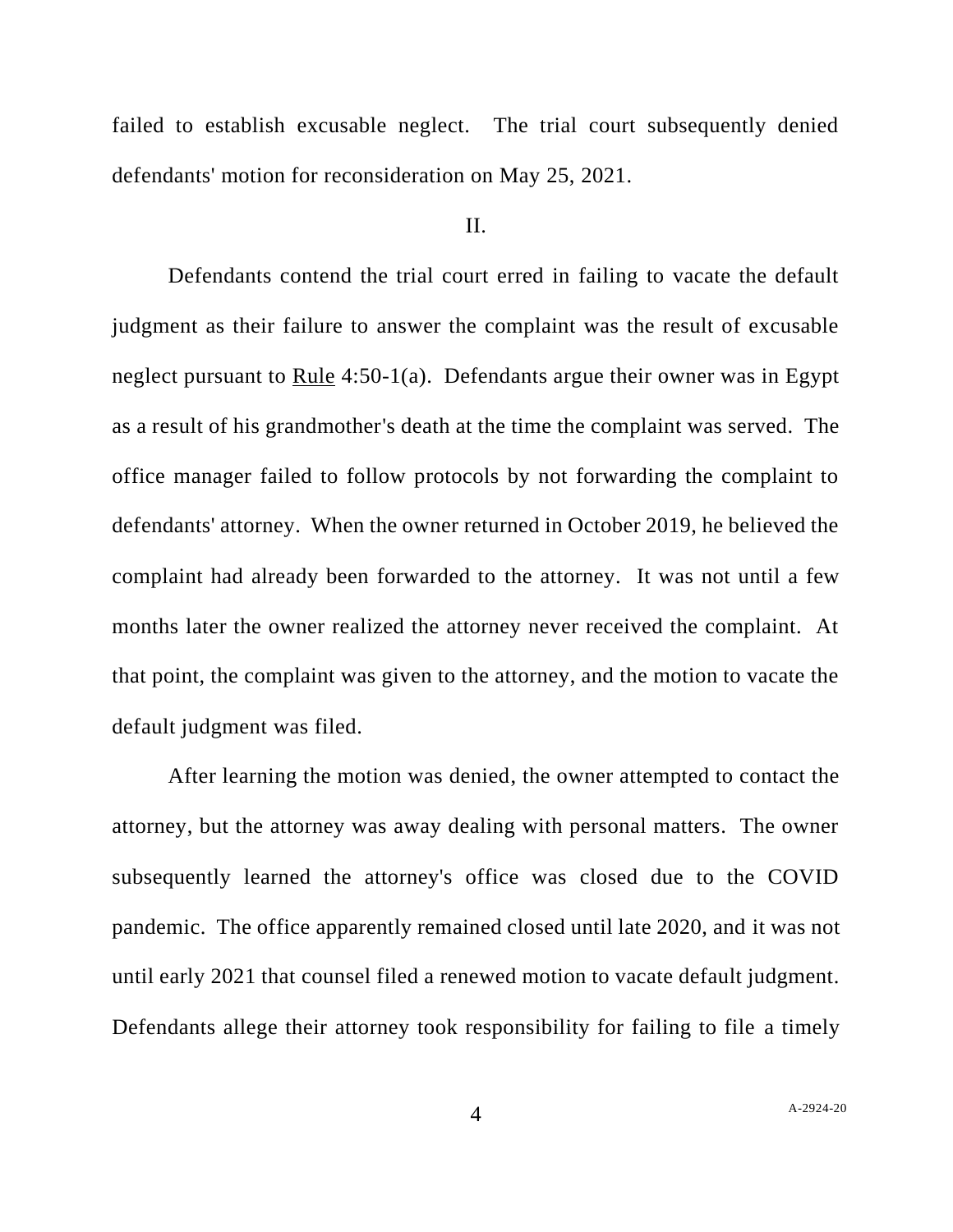motion, and the sins of their attorney should not be visited upon them absent demonstrable prejudice. Goldhaber v. Kohlenberg, 395 N.J. Super. 380, 391-92 (App. Div. 2007). In short, defendants aver the failure to respond to the complaint was the result of excusable neglect.

Defendants further argue the trial court erred in failing to vacate the default judgment under Rule 4:50-1(f), which allows a court to vacate a default judgment for "any other reason justifying relief from the operation of the judgment or order." Ibid. Defendants contend this case involves exceptional circumstances which warrant vacating the default judgment. Specifically, defendants assert Rule 4:50-1(f) is implicated because the trial court should not have trebled the purchase price of the vehicle in calculating damages, which was not the actual ascertainable loss. Defendants rely on Romano v. Galaxy Toyota for the proposition that the measure of plaintiffs' ascertainable loss under the CFA is not the purchase price paid for the automobile, but rather the difference in value between the vehicle the consumer received and the vehicle represented at the purchase. 399 N.J. Super. 470, 480 (App. Div. 2008). Defendants maintain the judgment plaintiffs received was far in excess of their actual damages, even if trebled. Moreover, the exceptional circumstances created by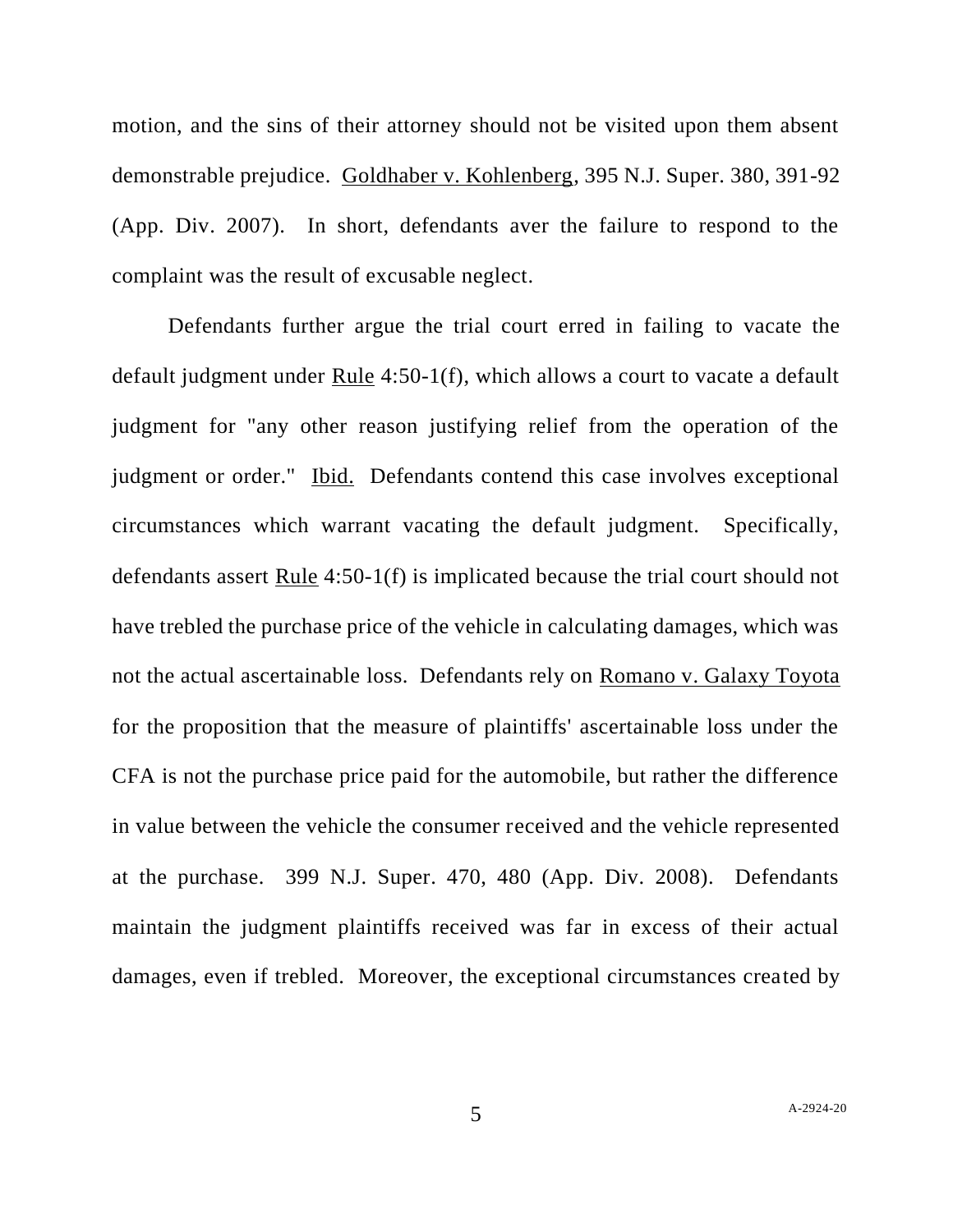the pandemic and the closing of defendants' attorney's office contributed to the delay which should not be chargeable to defendants.

Defendants next argue they have established a meritorious defense because plaintiffs purchased the car "as is" with no warranty. Moreover, there is no evidence defendants knew the car they sold had previously been in an accident, as the initial Carfax report indicated there was no record of any prior accident. Defendants also note the trial court improperly calculated damages by trebling the purchase price of the car as opposed to the \$8,000 repair costs, pursuant to the estimate obtained by plaintiffs. Additionally, some of the repairs may have been covered by the manufacturer's warranty as the car was only one year old.

Defendants maintain this case should be remanded, at the very least, to ascertain the appropriate damages. Defendants aver there is no basis in the record for the trial court to have determined this car was a total loss justifying the use of the sales price as the measure of damages. Finally, defendants assert the trial court erred in characterizing this matter as essentially a "book account" case as opposed to holding a proof hearing as required pursuant to Rule 4:43-  $2(b)$ .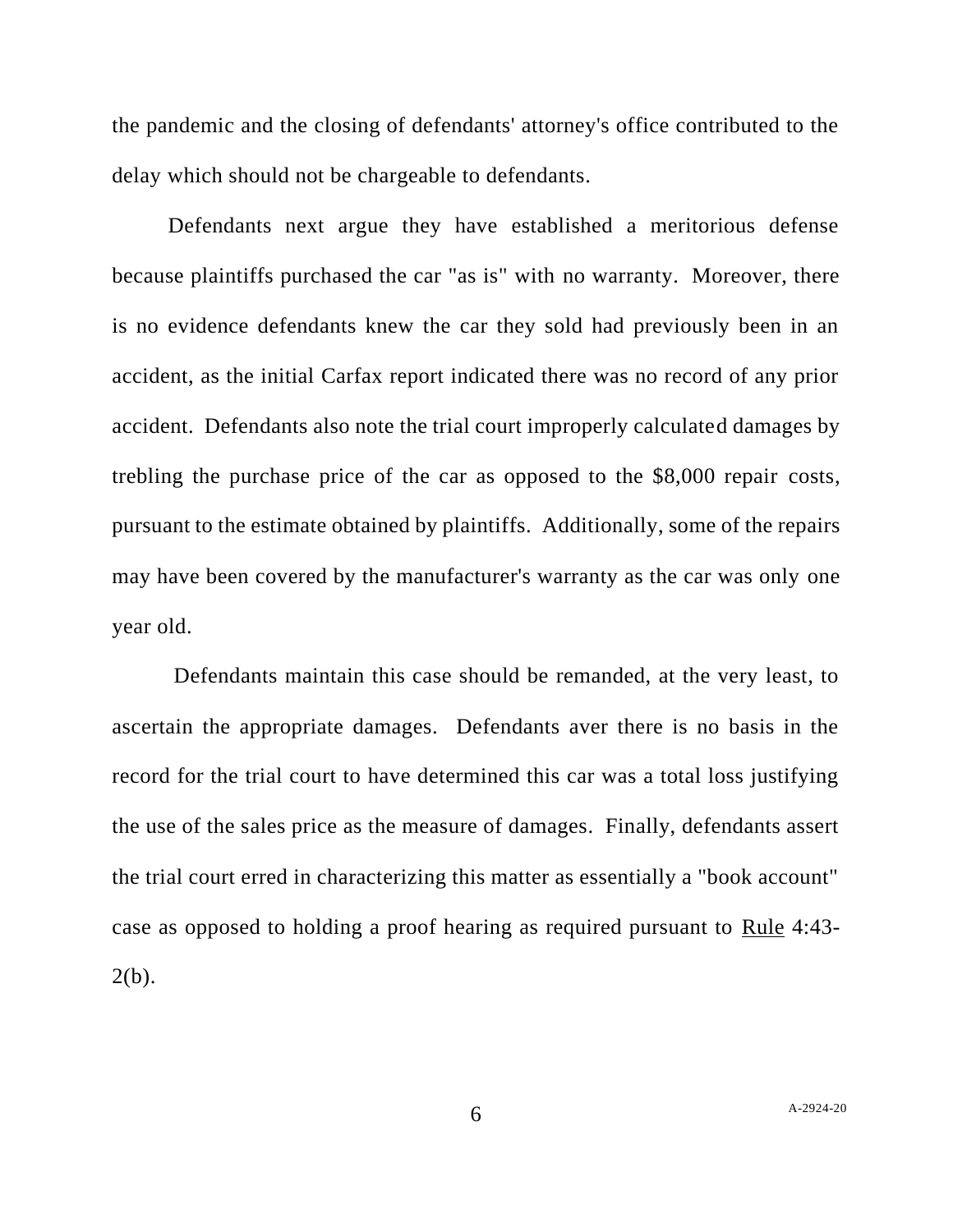Plaintiffs counter that defendants' conduct in failing to timely respond to the complaint is nothing more than carelessness on the part of the corporate defendants. Therefore, the mistake or inadvertence leading to the entry of judgment was not excusable neglect. Plaintiffs argue excusable neglect does not include a corporate defendant's unawareness of the institution of a legal action resulting from its failure to have reasonable procedures in place for the processing of civil complaints. Plaintiffs further submit defendants fail to offer sufficient proof evidencing they are entitled to relief under Rule 4:50-1(f), because the rule should only be used sparingly in situations where a grave injustice would occur.

Plaintiffs further allege defendants have failed to offer evidence of a meritorious defense. Plaintiffs contend the certification submitted by the owner in support of the motion to vacate lacks sufficient personal knowledge, as the owner was not personally involved in the sale of the vehicle. Plaintiffs also maintain the default judgment was a final order subject to one attempt at vacatur, and defendants never moved for timely reconsideration of that order. Plaintiffs further claim defendants waived their right to seek a vacatur of the default judgment as a result of the nearly year-long delay, and aver defendants are barred by estoppel and laches from seeking relief from the order.

7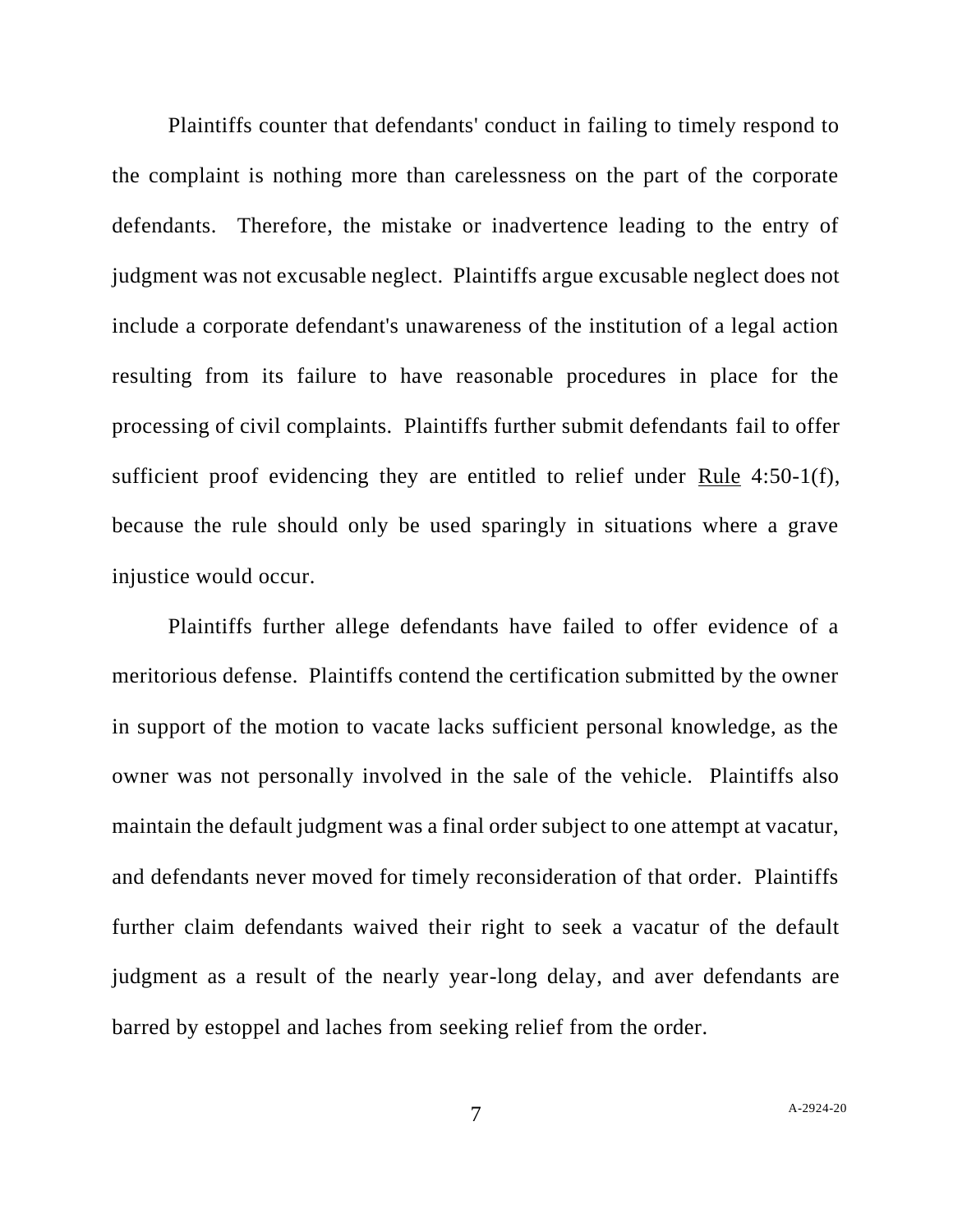Plaintiffs next assert they established the vehicle had "no value to plaintiffs," as it was unable to be driven and required approximately \$8,000 in repairs. Plaintiffs contend the trial court correctly found their losses are similar to a book account and could be properly determined without a proof hearing. Additionally, the court properly decided the vehicle's purchase price was the ascertainable loss because plaintiffs paid for a vehicle that was inoperative and worthless to them. Plaintiffs allege they can satisfy the ascertainable loss requirement by proving they received something less than promised — here, an unusable vehicle. Accordingly, the price paid for the vehicle should be utilized to calculate the ascertainable loss.

Plaintiffs argue Romano is distinguishable from this case because it involved an alleged vehicle odometer rollback, coupled with the fact that it involved a discussion of damages following trial and not a default judgment. 399 N.J. Super. at 474-77. Plaintiffs concede the Romano court opined there was no authority for the proposition that a claimant's measure of damages in a consumer fraud action is the purchase price paid for the product. Id. at 482. However, plaintiffs rely on Furst v. Einstein Moomjy, Inc., for the proposition that ascertainable loss may be established by a product's ticketed price. 182 N.J. 1, 26 (2004). Plaintiffs further rely on D'Agostino v. Maldonado, 216 N.J. 168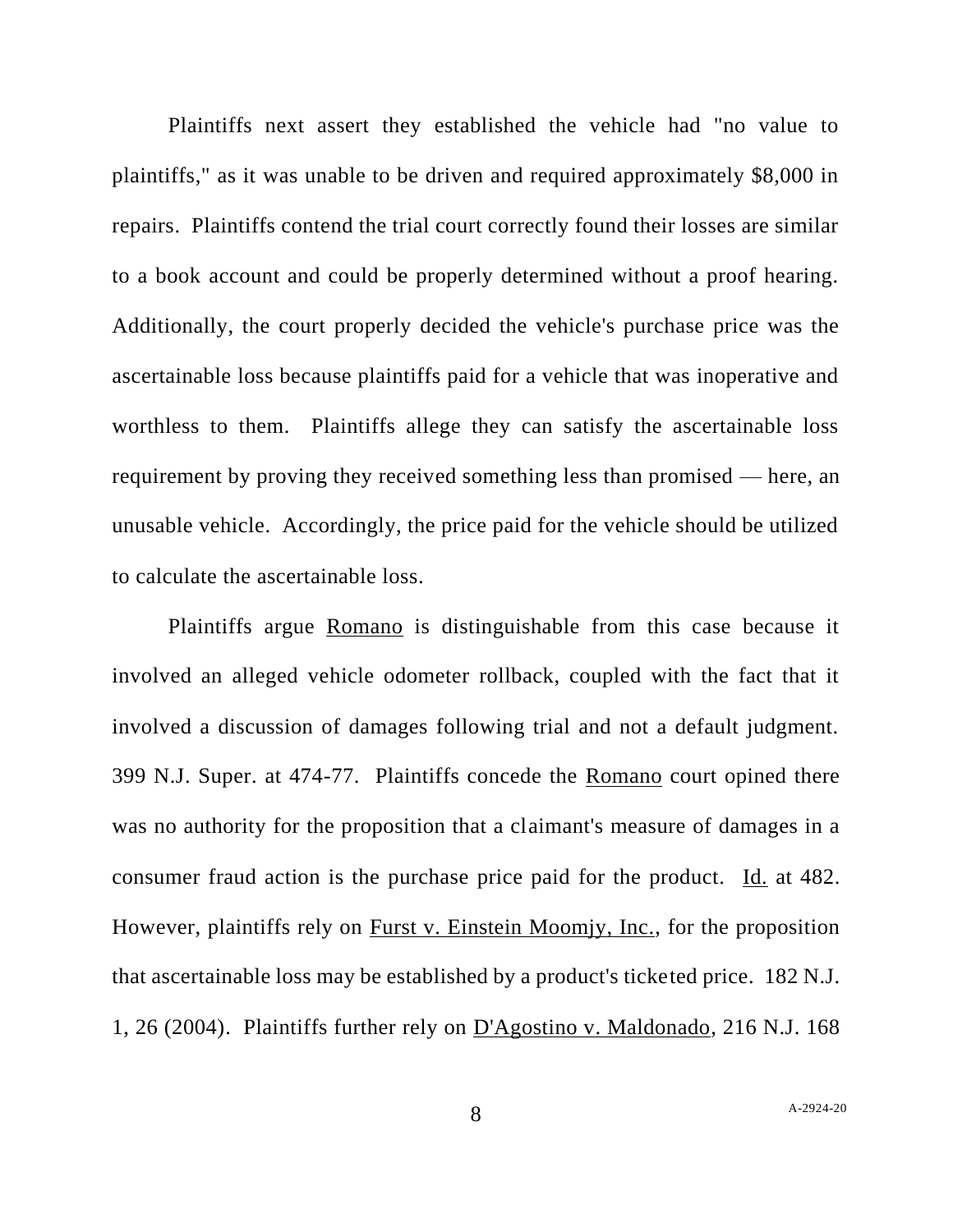(2013), where the Court declined to follow Romano in the context of a mortgage rescue scam case. Id. at 196-97.

# III.

"The trial court's determination under [Rule 4:50-1] warrants substantial deference and should not be reversed unless it results in a clear abuse of discretion." U.S. Bank Nat'l Ass'n v. Guillaume, 209 N.J. 449, 467 (2012). An abuse of discretion "arises when a decision is 'made without a rational explanation, inexplicably departed from established policies, or rested on an impermissible basis.'" Flagg v. Essex Cty. Prosecutor, 171 N.J. 561, 571 (2002) (quoting Achacoso-Sanchez v. Immigr. & Naturalization Serv., 779 F.2d 1260, 1265 (7th Cir. 1985)).

The motion judge is obligated to review a motion to vacate a default judgment "'with great liberality,' and should tolerate 'every reasonable ground for indulgence . . . to the end that a just result is reached." First [Morris](https://advance.lexis.com/search/?pdmfid=1000516&crid=20d810f7-ff51-4f59-a326-0e41dbef1020&pdsearchterms=Parra+v.+Guzman%2C+2021+N.J.+Super.+Unpub.+LEXIS+2080&pdstartin=hlct%3A1%3A3&pdcaseshlctselectedbyuser=false&pdtypeofsearch=searchboxclick&pdsearchtype=SearchBox&pdqttype=and&pdsf=&pdquerytemplateid=urn%3Aquerytemplate%3Ad57af7921baf7daf430b65b52c003dc5~%5ENJ&ecomp=qbvpk&earg=pdsf&prid=3eddbe2c-e139-4eda-bdc1-f7f6273b1041) Bank  $\&$ Tr. v. [Roland](https://advance.lexis.com/search/?pdmfid=1000516&crid=20d810f7-ff51-4f59-a326-0e41dbef1020&pdsearchterms=Parra+v.+Guzman%2C+2021+N.J.+Super.+Unpub.+LEXIS+2080&pdstartin=hlct%3A1%3A3&pdcaseshlctselectedbyuser=false&pdtypeofsearch=searchboxclick&pdsearchtype=SearchBox&pdqttype=and&pdsf=&pdquerytemplateid=urn%3Aquerytemplate%3Ad57af7921baf7daf430b65b52c003dc5~%5ENJ&ecomp=qbvpk&earg=pdsf&prid=3eddbe2c-e139-4eda-bdc1-f7f6273b1041) Offset Serv. Inc., 357 N.J. Super. 68, 71 (App. Div. [2003\)](https://advance.lexis.com/search/?pdmfid=1000516&crid=20d810f7-ff51-4f59-a326-0e41dbef1020&pdsearchterms=Parra+v.+Guzman%2C+2021+N.J.+Super.+Unpub.+LEXIS+2080&pdstartin=hlct%3A1%3A3&pdcaseshlctselectedbyuser=false&pdtypeofsearch=searchboxclick&pdsearchtype=SearchBox&pdqttype=and&pdsf=&pdquerytemplateid=urn%3Aquerytemplate%3Ad57af7921baf7daf430b65b52c003dc5~%5ENJ&ecomp=qbvpk&earg=pdsf&prid=3eddbe2c-e139-4eda-bdc1-f7f6273b1041) (alteration in original) (quoting Mancini v. EDS ex rel. N.J. Auto. Full Ins. Underwriting Ass'n, 132 N.J. 330, 334 (1993)). "All doubts . . . should be resolved in favor of the parties seeking relief." Mancini, 132 N.J. at 334.

9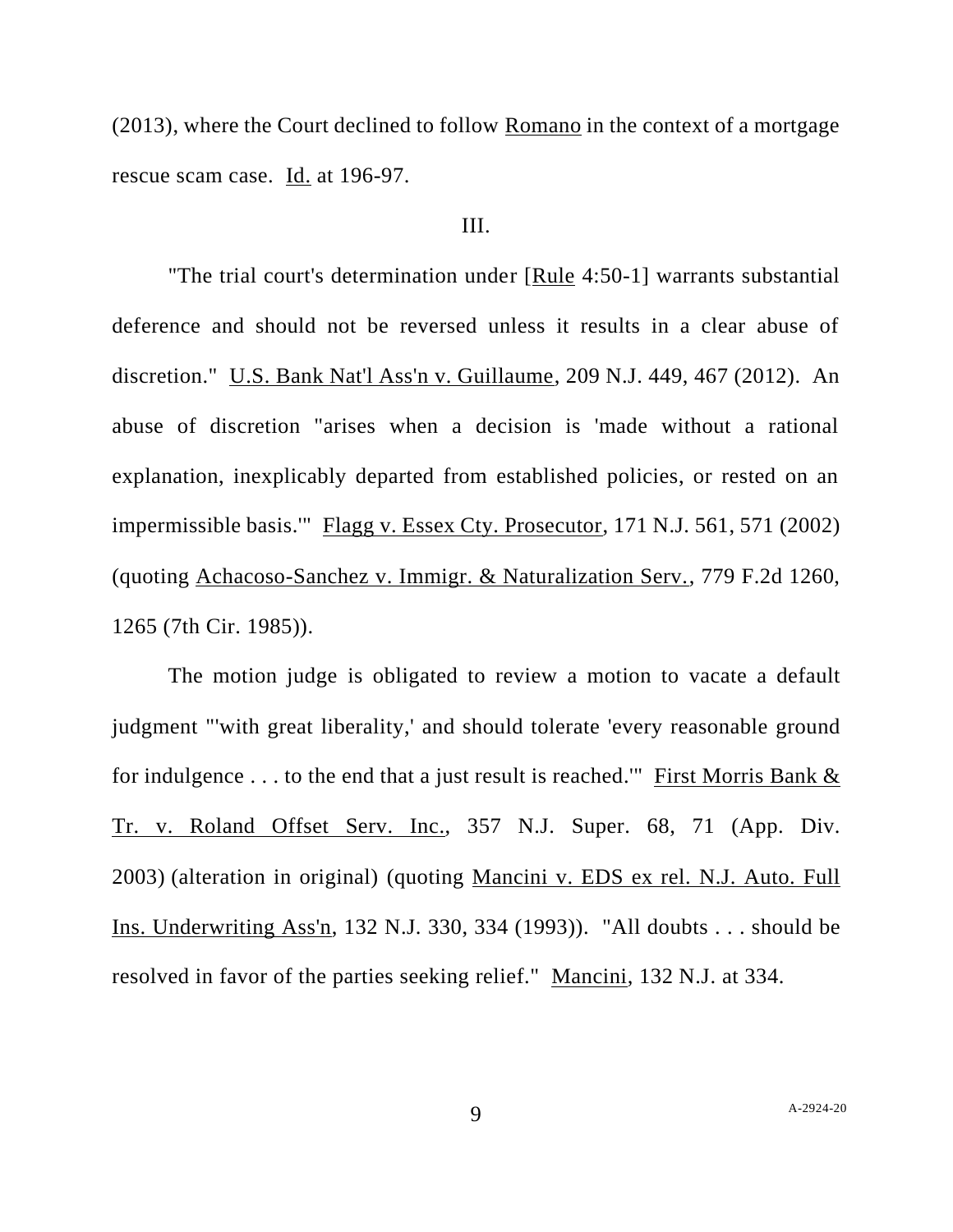Rule 4:50-1 offers litigants a broad opportunity for relief from a final judgment or order:

> On motion, with briefs, and upon such terms as are just, the court may relieve a party or the party's legal representative from a final judgment or order for the following reasons: (a) mistake, inadvertence, surprise, or excusable neglect; (b) newly discovered evidence which would probably alter the judgment or order and which by due diligence could not have been discovered in time to move for a new trial under R. 4:49; (c) fraud (whether heretofore denominated intrinsic or extrinsic), misrepresentation, or other misconduct of an adverse party; (d) the judgment or order is void; (e) the judgment or order has been satisfied, released or discharged, or a prior judgment or order upon which it is based has been reversed or otherwise vacated, or it is no longer equitable that the judgment or order should have prospective application; or (f) any other reason justifying relief from the operation of the judgment or order.

[Ibid.]

### A.

To obtain relief under Rule 4:50-1(a), a defendant must demonstrate both excusable neglect and a meritorious defense. Ibid. "'Excusable neglect' may be found when the default was 'attributable to an honest mistake that is compatible with due diligence or reasonable prudence." Guillaume, 209 N.J. at 468 (quoting Mancini, 132 N.J. at 335). To determine if a defense is meritorious courts "[m]ust examine defendant's proposed defense . . . ." Bank of New Jersey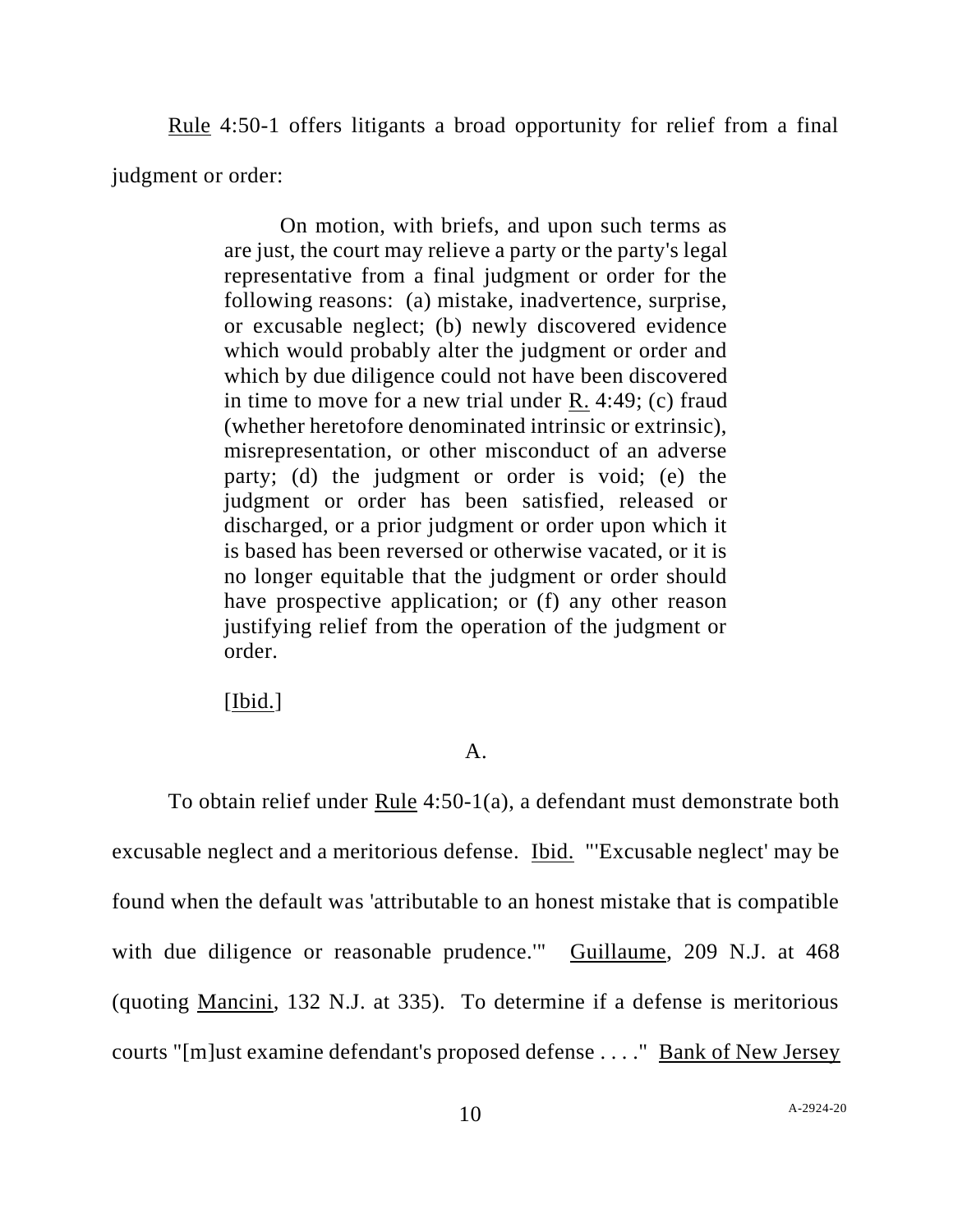v. Pulini, 194 N.J. Super. 163, 166 (App. Div. 1984). Although attorney carelessness, lack of diligence, and inadvertence may be enough to establish good cause in some circumstances, they are "insufficient grounds for the establishment of excusable neglect . . . ." Burns v. Belafsky, 326 N.J. Super. 462, 471 (App. Div. 1999), aff'd, 166 N.J. 466 (2001); see also SWH Funding Corp. v. Walden Printing Co., 399 N.J. Super. 1, 10 (App. Div. 2008) (finding "Rule 4:50-1(a) relief [was] not available, because inadvertence of counsel alone is insufficient, as a matter of law, to establish 'excusable neglect.'").

We are satisfied the trial court properly exercised its discretion in finding defendants failed to establish excusable neglect. Defendants' initial delays in failing to forward the complaint to counsel, coupled with their failure to follow up with counsel for nearly a year after the first motion to vacate was denied, is not compatible with due diligence or reasonable prudence. Moreover, counsel's failure to act when the initial motion to vacate was denied is also an insufficient ground to establish excusable neglect under the circumstances. Accordingly, we affirm that aspect of the trial court's decision. That does not, however, end our inquiry.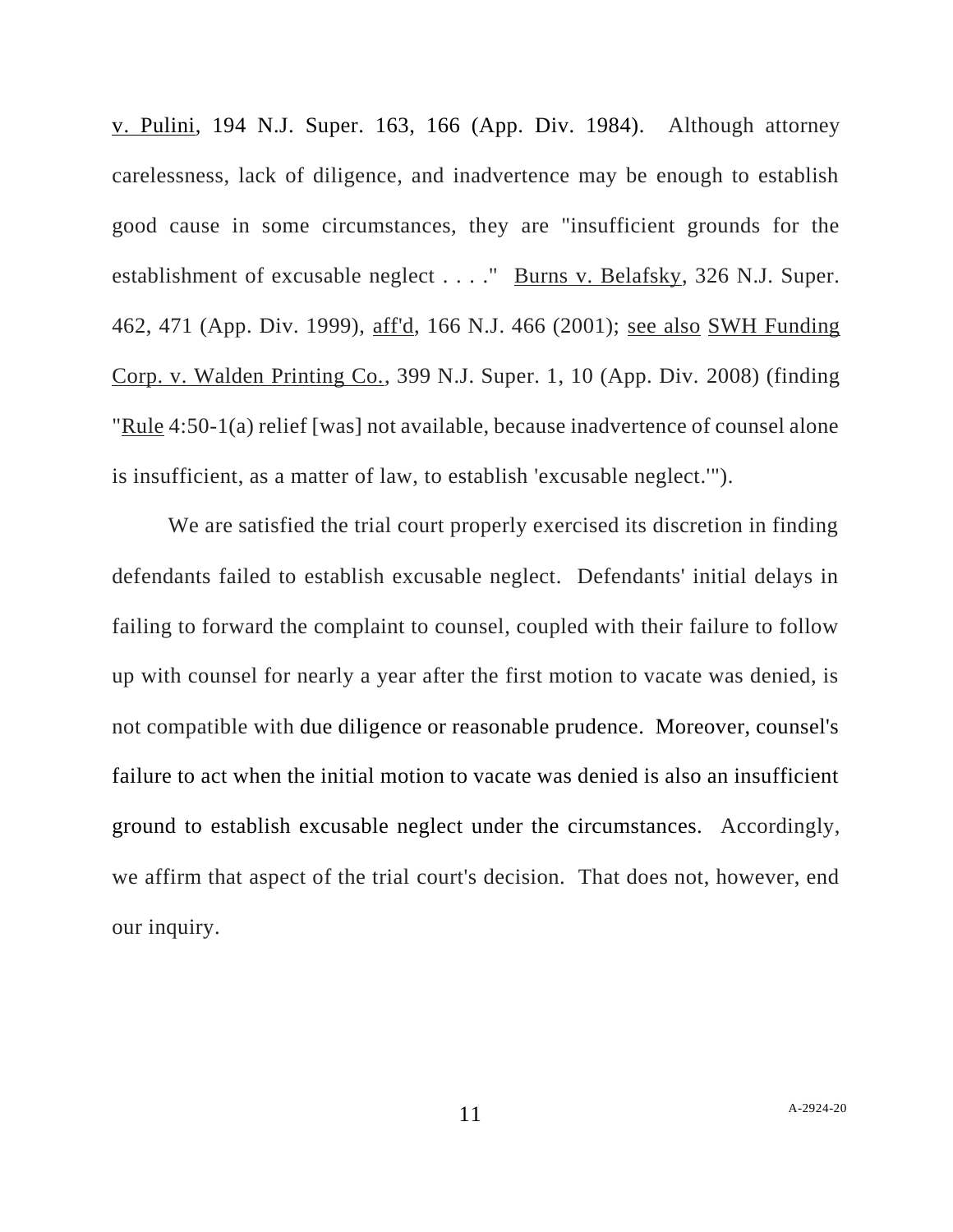B.

The failure to establish excusable neglect under Rule 4:50-1(a) does not automatically act as a barrier to vacating a default judgment pursuant to Rule 4:50-1(f) where the equities indicate otherwise. See Morales v. Santiago, 217 N.J. Super. 496, 504-05 (App. Div. 1987) (vacating judgment under Rule 4:50- 1(f) after a proof hearing due to "misgivings" about the merits of plaintiff's claim even though defendant's attorney had not adequately presented defendant's case on the motion to vacate); Siwiec v. Fin. Res., Inc., 375 N.J. Super. 212, 218-20 (App. Div. 2005) (vacating judgment because even though defendant did not establish excusable neglect, under subsection (f), plaintiff's right to judgment presented a novel question of law and defendant was extended neither a notice of proof hearing nor a right to participate).

Subsection (f) of Rule 4:50-1, the "catchall" category, allows the court to vacate a final judgment for "any other reason justifying relief from the operation of the judgment or order." Ibid. "No categorization can be made of the situations which warrant redress under subsection (f). The very essence of subsection (f) is its capacity for relief in exceptional situations. And in such exceptional cases its boundaries are as expansive as the need to achieve equity and justice." Court Inv. Co. v. Perillo, 48 N.J. 334, 341 (1966); see also DEG,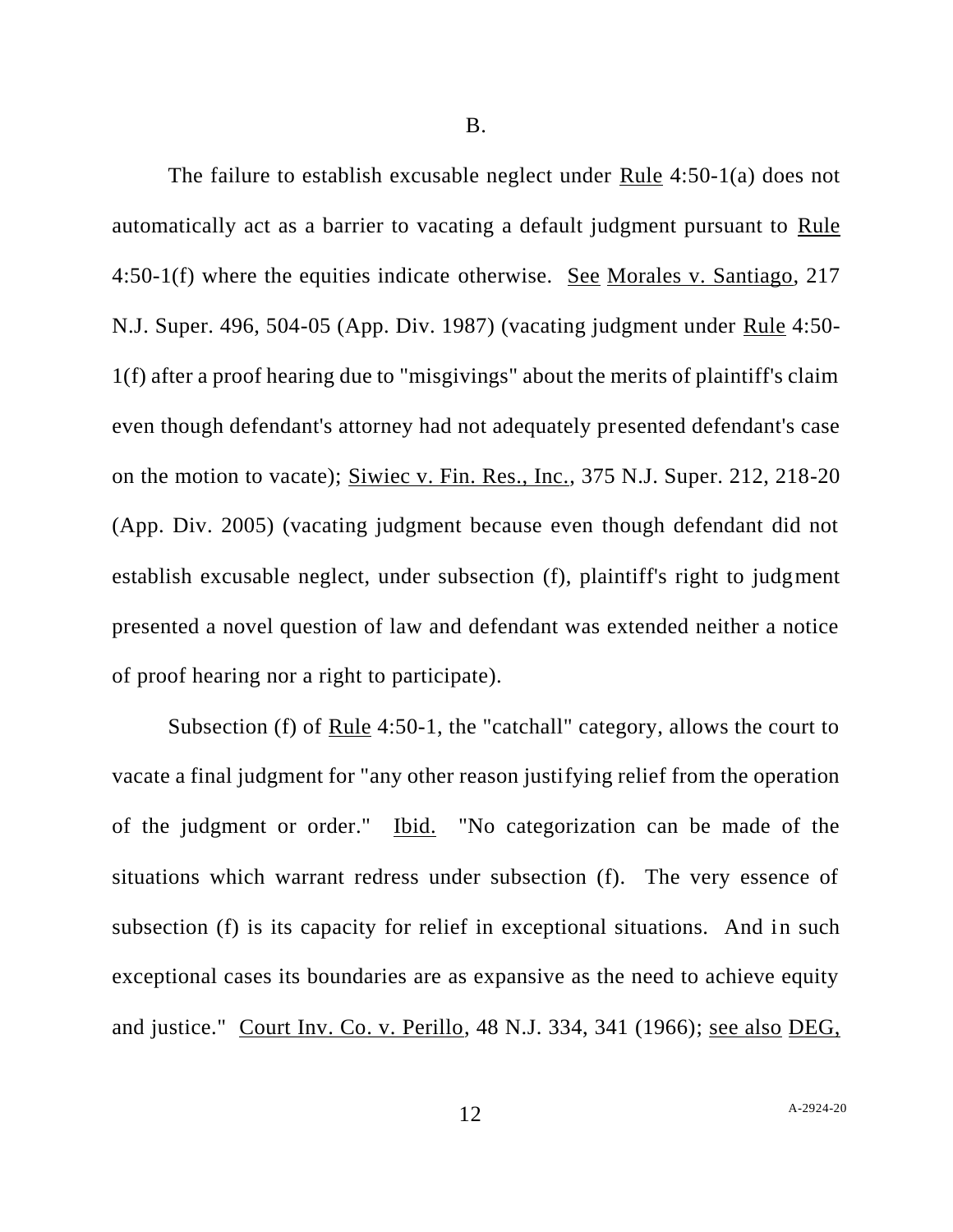LLC v. Twp. of Fairfield, 198 N.J. 242, 269-71 (2009). In order to obtain relief under subsection (f), the movant must demonstrate that the circumstances are exceptional, and that enforcement of the order or judgment would be unjust, oppressive, or inequitable. Nowosleska v. Steele, 400 N.J. Super. 297, 304-05 (App. Div. 2008); City of E. Orange v. Kynor, 383 N.J. Super. 639, 646 (App. Div. 2006).

Rule 4:43-2(a) states that after a default has been entered, final judgment can be entered by the clerk if the claim against a defendant is for a "sum certain or for a sum which by computation can be made certain . . . ." Ibid. Likewise, Rule 4:43-2(b) provides that "[i]f to enable the court to enter judgment . . . it is necessary to . . . determine damages . . . the court . . . on notice to the defaulting defendant . . . may conduct such proof hearing . . . as it deems appropriate." Ibid. We have noted, "[i]t is axiomatic that where, following the entry of a default, a plaintiff seeks unliquidated damages, judgment should not ordinarily be entered without a proof hearing." Chakravarti v. Pegasus Consulting Group, Inc., 393 N.J. Super. 203, 210-11 (App. Div. 2007); see Beech Forest Hills, Inc. v. Morris Plains, 127 N.J. Super. 574, 580-82 (App. Div. 1974); see also Sema v. Automall 46 Inc., 384 N.J. Super. 145, 153 (App. Div. 2006) (defining unliquidated damages). Moreover, we have held that damages are unliquidated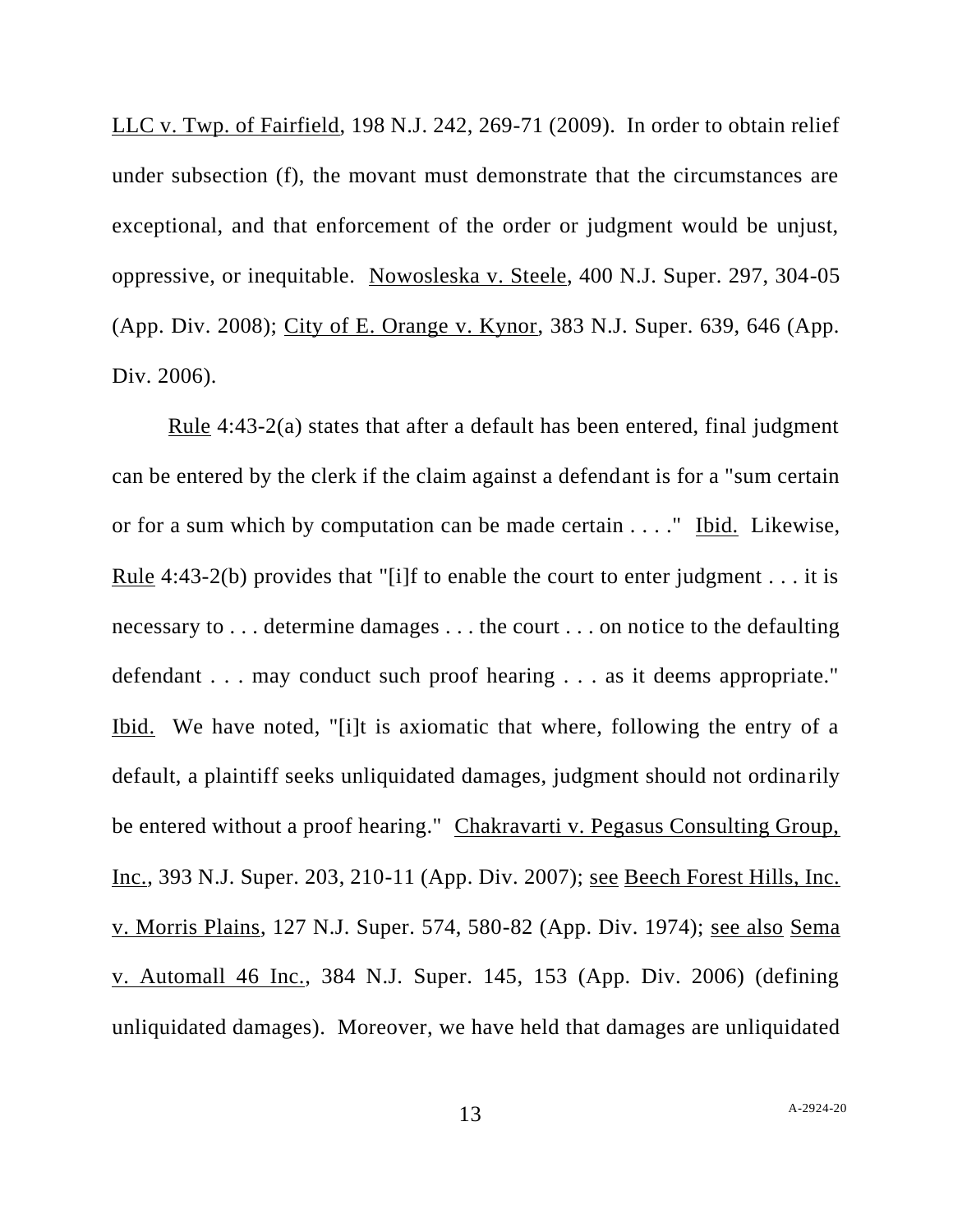"'where they are an uncertain quantity, depending on no fixed standard . . . and can never be made certain except by accord or verdict.'" Sema, 384 N.J. Super. at 153-54 (citing Schettino v. Roizman Dev., Inc., 158 N.J. at 486 (quoting 25 C.J.S. Damages § 2 (1966))). Generally, after a default, a plaintiff is entitled to "all of the damages" that can be "prove[n] by competent, relevant evidence." Heimbach v. Mueller, 229 N.J. Super. 17, 28 (App. Div. 1988). The question on appeal here is whether there was sufficient evidence supporting the trial court's findings of fact and conclusions of law, and whether those findings could be made without a proof hearing.

The trial court determined this case was akin to a "book account." We disagree. Book account cases can often be decided without a proof hearing because they typically involve liquidated damages. We have observed, "liquidated damages are those the amount whereof has been ascertained by judgment or by the specific agreement of the parties, or which are susceptible of being made certain by mathematical calculation from known factors." Sema, 384 N.J. Super. at 153 (quoting 25 C.J.S. Damages § 2 (1966)); see also 22 Am. Jur. 2d Damages § 489 (2003) (stating "'Liquidated damages' are damages the amount of which has been made certain and fixed either by the act and agreement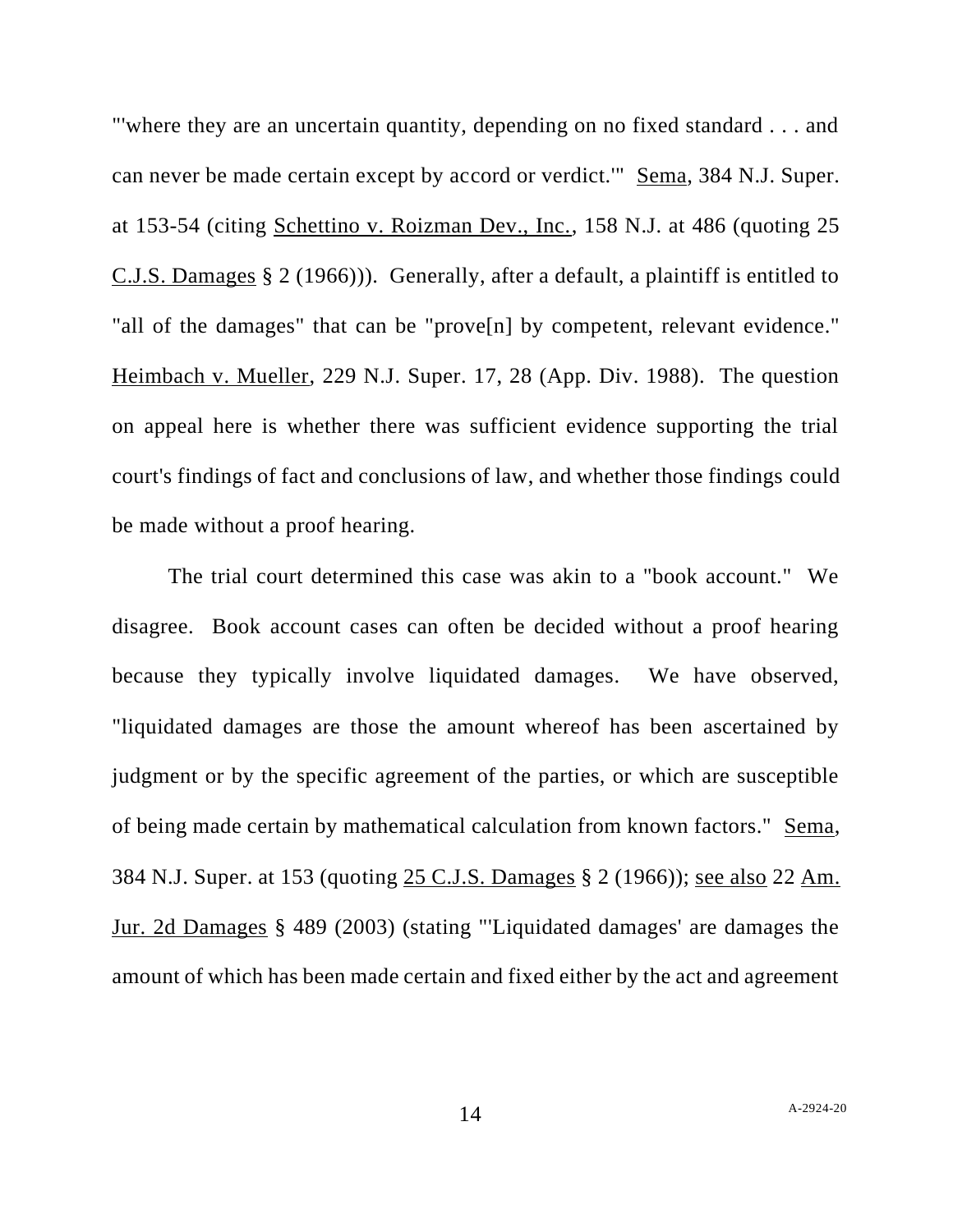of the parties or by operation of law to a sum which cannot be changed by the proof.").

The CFA damages in this matter are not liquidated. Moreover, the trial court relied on plaintiffs' hearsay statements that the vehicle was "worthless" despite plaintiffs' lack of expertise in the area of automotive repair. In addition, the court appears to have relied on a hearsay statement on an invoice from a Toyota dealership (where the vehicle was inspected), which stated, "[t]he sales advisor called us to tell us that the vehicle had been in a 'serious accident.'" This is not the type of competent, relevant evidence contemplated by our caselaw that a court can rely upon in entering default judgment.

Further, by deciding this case on the papers, as opposed to a proof hearing, defendants were denied the opportunity to challenge plaintiffs' evidence by way of cross-examination and arguments with respect to damages. See Jugan v. Pollen, 253 N.J. Super. 123, 129-31 (App. Div. 1992); see also BJL Leasing Corp. v. Whittington, Singer, Davis and Co., 204 N.J. Super. 314, 322-23 (App. Div. 1985); Beech Forest Hills, 127 N.J. Super. at 581-82. Given the trial court's failure to conduct a proof hearing, coupled with the court's mistaken consideration of certain evidence, defendants have established exceptional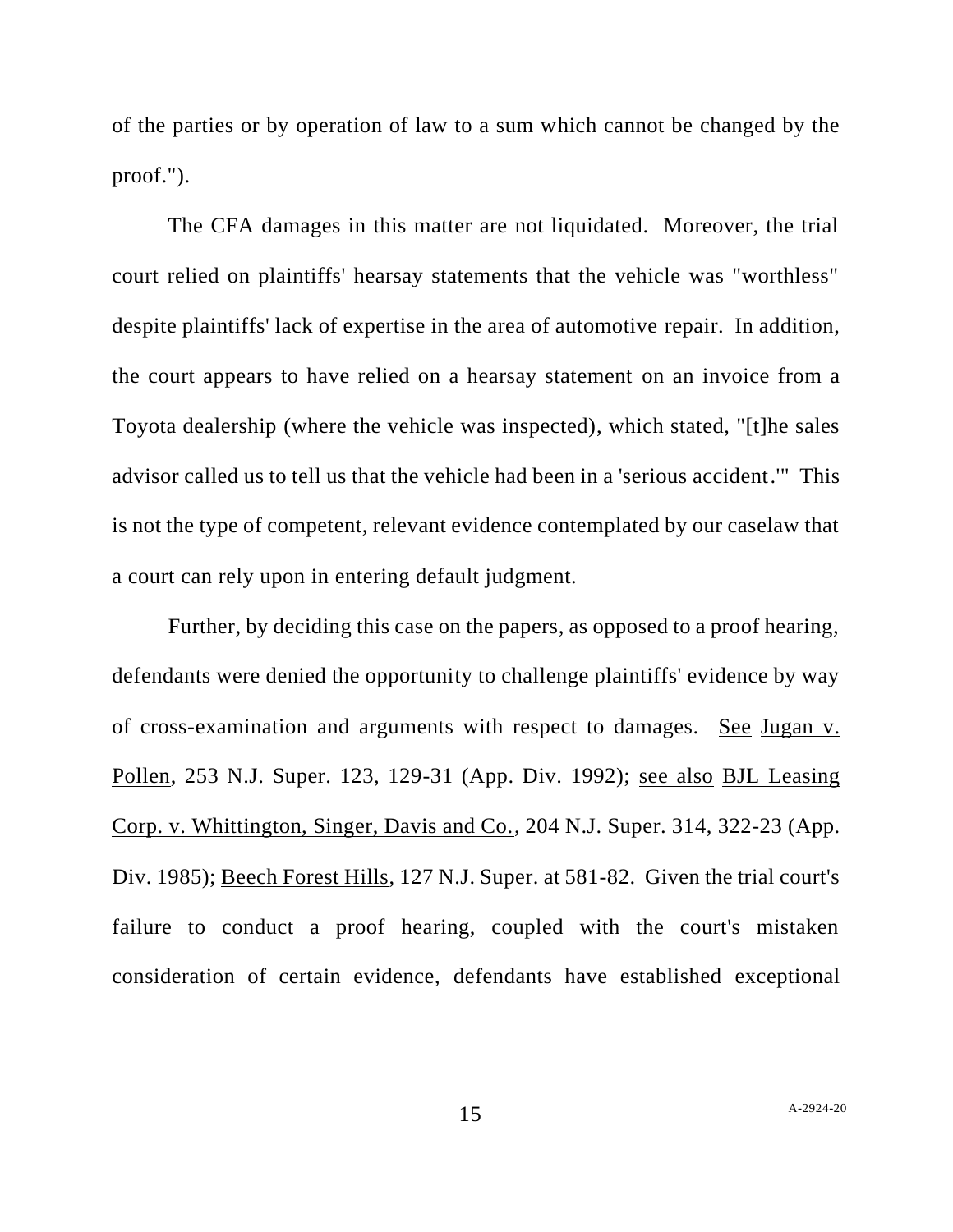circumstances and enforcement of the default judgment would be unjust pursuant to Rule 4:50-1(f).

### IV.

On remand, the trial court shall be guided by Romano. Romano involved a CFA case where the plaintiff purchased a vehicle and later learned its odometer had been rolled back. We noted in Romano, "[d]etermination of what constitutes an 'ascertainable loss' under the CFA, although nebulous, is not novel." 399 N.J. Super. at 479. We determined that plaintiffs must suffer "an objectively ascertainable loss or damage," which could be measured by "expert proof of diminution of value" of the plaintiffs' property or "out of pocket expenses causally connected with the claimed defect perpetuated by the defendant." Id. at 479. We stated:

> In fraud cases, "[c]ompensatory damages are designed 'to put the injured party in as good a position as he would have had if performance had been rendered as promised.'" 525 Main St. Corp. v. Eagle Roofing Co., 34 N.J. 251, 254 (1961) (quoting 5 Corbin, Contracts § 992, p. 5 (1951) and 1 Restatement, Contracts § 329, comment a (1932)). Generally, courts have measured damages by applying two methods. First, the "benefit of the bargain" rule allows recovery for the difference between the price paid and the value of the property had the representations made been true. D'Ercole Sales, Inc. v. Fruehauf Corp., 206 N.J. Super. 11, 21 (App. Div. 1985); Correa, supra, 196 N.J. Super. at 284, 284 (App. Div. 1984). The second commonly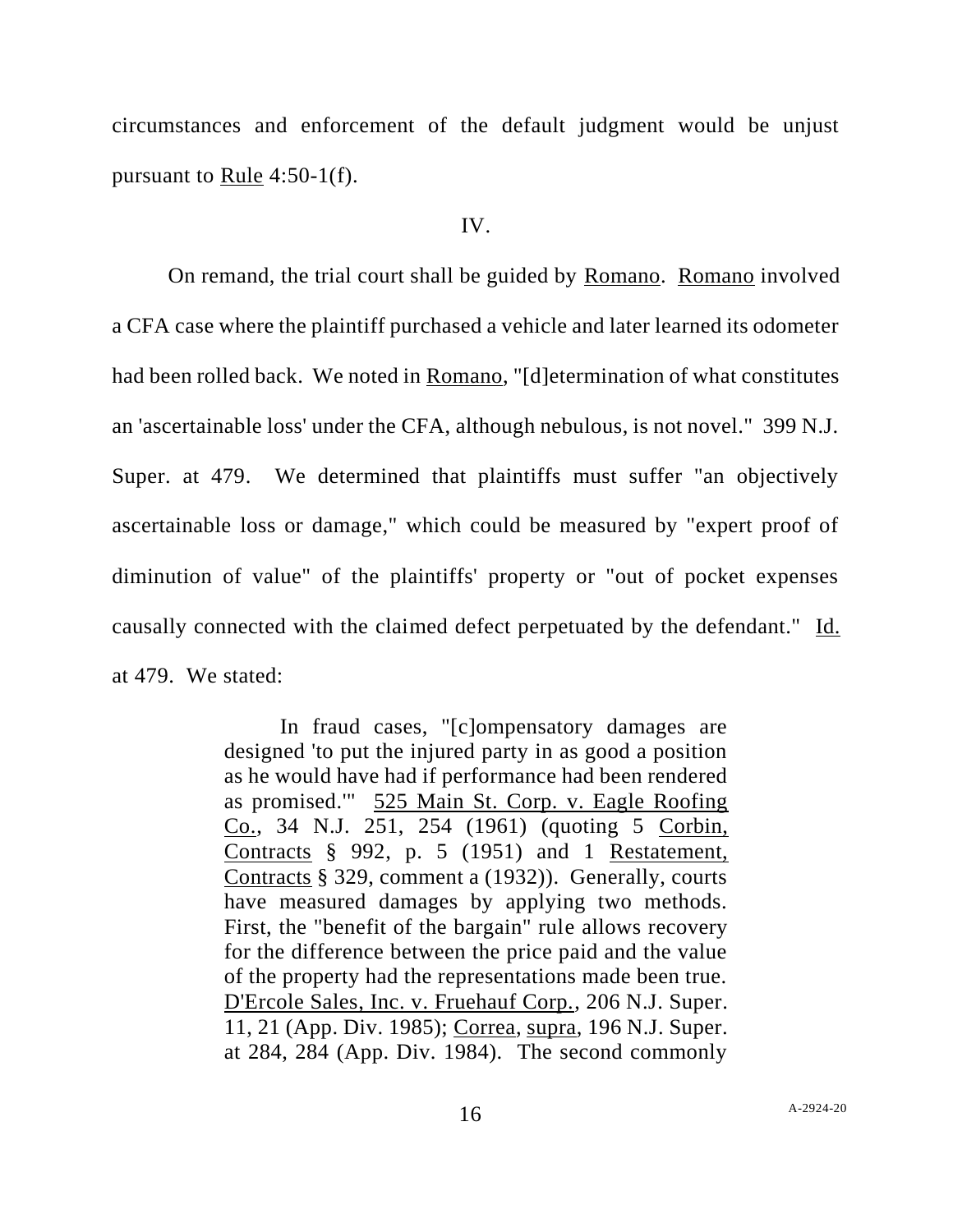applied damage calculation is the "out of pocket" approach, which provides recovery for the difference between the price paid and the actual value of the property acquired. Ibid. These approaches each seek to make "an injured party whole," Furst, 182 N.J. at 11, and both methods are designed to fairly and reasonably compensate that injured party for the damages or losses proximately caused by the alleged consumer fraud. "[A] given formula is improvidently invoked if it defeats a common sense solution." 525 Main St. Corp., supra, 34 N.J. at 254.

[Id. at 483.]

Significantly, for the purposes of this case, we further noted in Romano, "[t]he measure of plaintiff's ascertainable loss for CFA purposes cannot be the purchase price . . . paid for the automobile, but the difference between the vehicle . . . received and the vehicle as represented at purchase." Id. at 484. On remand, the trial court shall evaluate damages utilizing the analysis in Romano.

We recognize the Court in D'Agostino did not follow Romano in a case involving a mortgage rescue scam. D'Agostino, 216 N.J. at 197. However, D'Agostino did not question the Romano court's reasoning for determining how to calculate damages in the context of an alleged CFA violation regarding the sale of an alleged defective vehicle. Rather, the D'Agostino Court's criticism of Romano centered on our determination that the plaintiff there did not suffer an ascertainable loss, because she successfully sought recission under the UCC and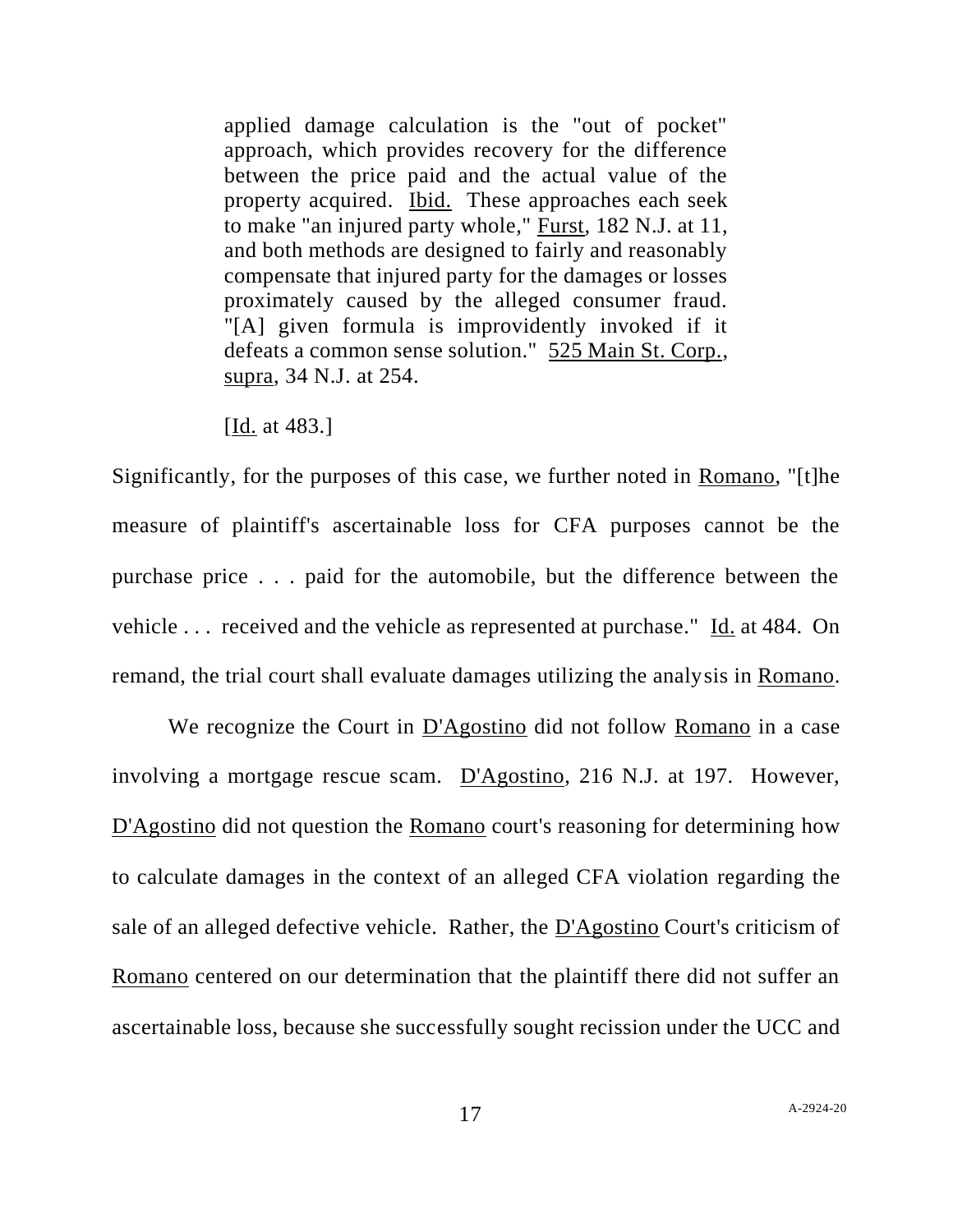was restored to the economic position she was in prior to the purchase. D'Agostino, 216 N.J. at 196-97. That issue is not before us. The trial court here made no such determination regarding recission and simply endeavored to calculate plaintiffs' damages by relying on the purchase price of the vehicle. Accordingly, the trial court shall utilize the framework set forth above in Romano in calculating damages.

Finally, it is well-settled that whether a defaulting defendant may participate in a proof hearing, and the extent of such participation, is a matter of judicial discretion. Jugan, 253 N.J. Super. at 129-31. We leave it to the trial court to determine the scope of defendants' participation. See Pressler & Verniero, Current N.J. Court Rules, cmt. 2.2.3 on R. 4:43-2 (2022). We remind the court it has an independent obligation to assess plaintiffs' evidence regarding both liability and damages at a proof hearing. "When a trial court exercises its discretion to require proof of liability as a prerequisite to entering judgment against a defendant who has defaulted, what is required . . . is that the plaintiff adduce [a prima facie case.]" Heimbach, 229 N.J. Super. at 23.

We affirm the trial court's denial of defendants' motion to vacate default judgment under Rule 4:50-1(a). We are constrained to reverse the trial court's denial of defendants' motion to vacate pursuant to Rule 4:50-1(f) based on the